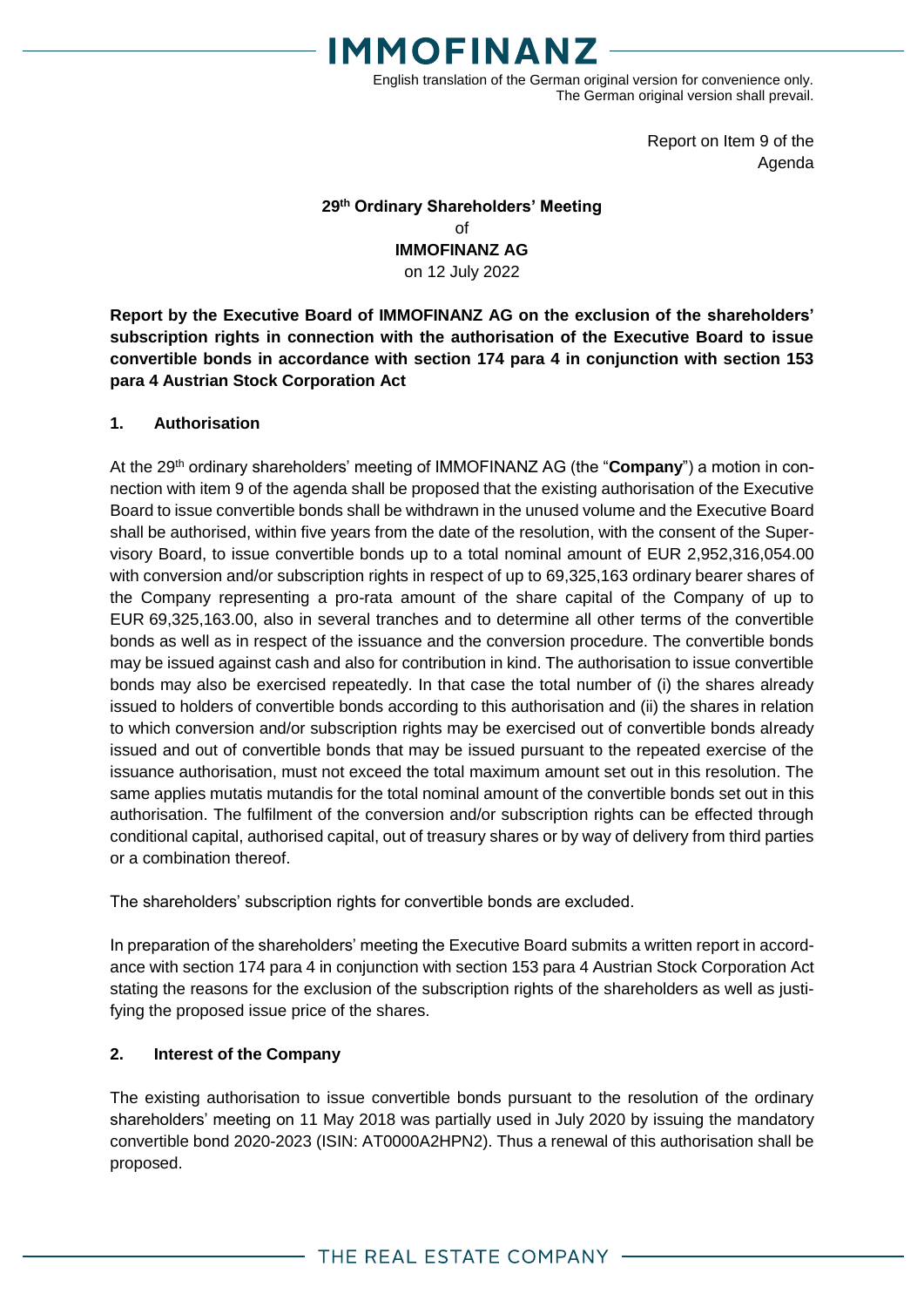# **MMOFINANZ**

English translation of the German original version for convenience only. The German original version shall prevail.

In particular, the Company shall be able to use convertible bonds in the course of the active management of its capital structure by this authorisation. Convertible bonds are an appropriate instrument for the Company to keep the costs of capital at a minimum. Through financing with convertible bonds the Company in general can obtain more favourable financing conditions compared to (mere) debt instruments (loan financing, bonds).

The exclusion of the shareholders**'** subscription rights in the course of an issue of convertible bonds is in the interest of the Company for the following reasons:

The Company shall be able to finance itself quickly and flexible by issuing convertible bonds. Such financing requirement of the Company or a group company may arise from refinancing as well as to finance acquisitions of companies or real estate in the course of the Company's growth strategy.

The financing of the Company by issuing convertible bonds enables the Company to decrease the financing costs and to strengthen and optimise the capital structure. The more favourable financing conditions are a result from a combination of the following factors:

Convertible bonds bear interest together with a redemption right of the bondholders at maturity. In addition the bonds carry the right to acquire shares of the Company at a price fixed upon issuance of the convertible bond (conversion price), which allows to participate in the substance and the profitability of the Company as well as in the increase of the share value.

In case of an issue of convertible bonds an advantage compared to a capital increase (such as from authorised capital) might be that upon conversion a higher issue price can be achieved compared to an immediate capital increase. Under the common conditions of convertible bonds on the capital market the conversion and/or subscription price of the shares to be issued in the course of a conversion (exercise of conversion and/or subscription rights) is above the share price at the time of issuance of the convertible bonds.

The practise has shown that, with an issue under exclusion of subscription rights, in general better conditions can be achieved by the Company since an immediate placement avoids price effective risks from changes in market conditions and further institutional investors, which focus on investments in convertible bonds, may be better addressed. On the contrary a rights issue with subscription rights requires a minimum two weeks statutory subscription period (section 174 para 4 in conjunction with section 153 para 1 Austrian Stock Corporation Act). Disadvantages from a time lag may also arise if an authorisation of the Executive Board to exclude the subscription rights is resolved upon and the Executive Board decides to exclude the subscription rights in the course of the issue procedure. In this case the publication of a further report of the Executive Board is mandatory and a waiting period of at least two weeks must be observed prior to the required resolution of the Supervisory Board to implement the measure.

The consideration and observance of such subscription periods or waiting periods would cause that such investors may not or may only be addressed with a lower amount due to non-market standard arrangements or allocation mechanisms and/or potential market risks for these investors arising during a subscription period or waiting period. Also an investor communication focused on the specific target group is required. The Company can also strengthen this institutional investor base by issuance of convertible bonds in this way.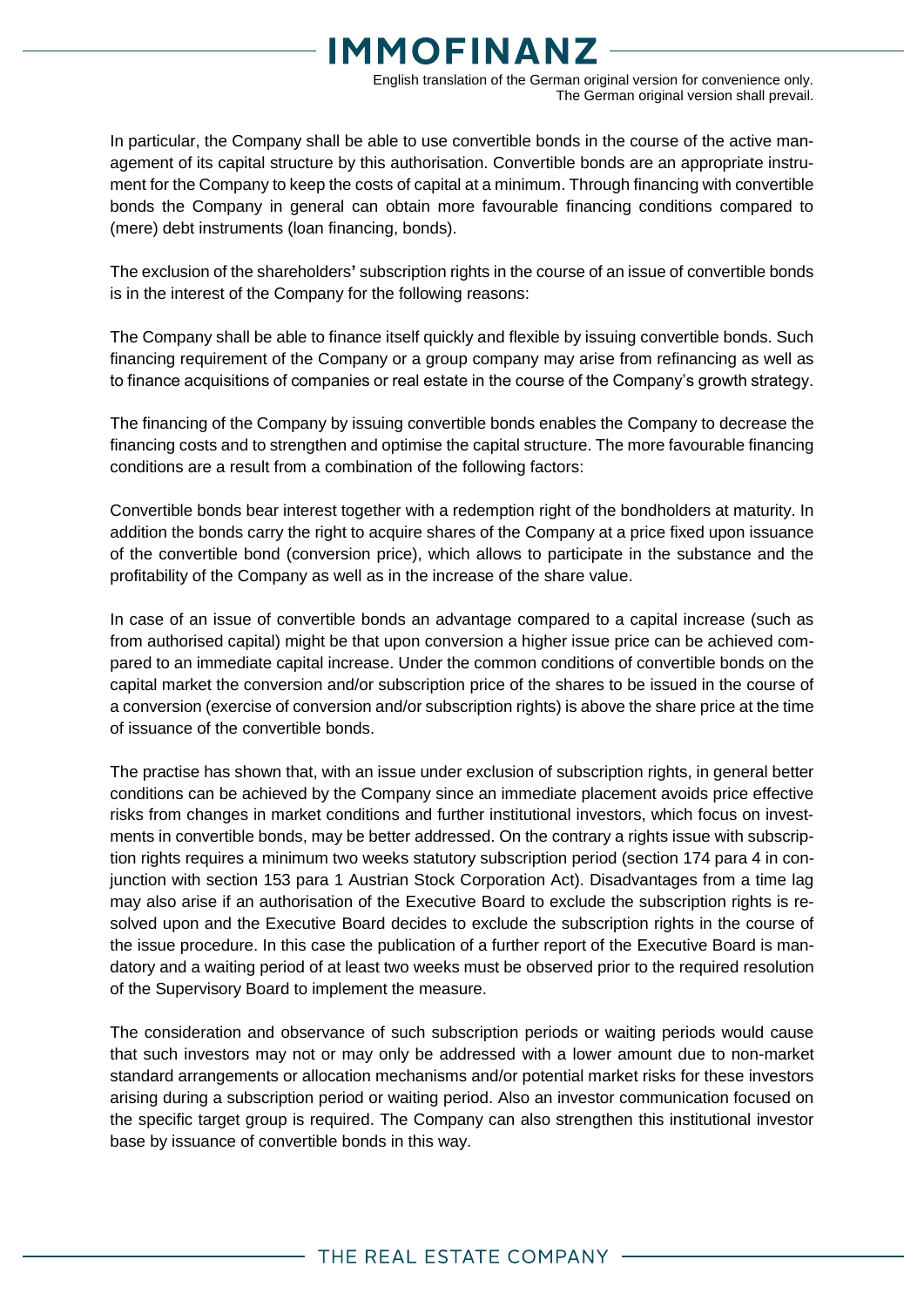# **MMOFINANZ**

English translation of the German original version for convenience only. The German original version shall prevail.

Based on experience, more attractive financing conditions can be achieved if the Company is able to react swiftly and flexibly to favourable market conditions. These advantages could not be realised to the same extent if the consideration of a subscription period of two weeks or a waiting period of two weeks in case of an authorisation to exclude the subscription rights is required. The issue of convertible bonds under the proposed exclusion of shareholders' subscription rights could be processed faster and more cost efficiently, taking into account the requirements of Article 1 para 4 of Regulation (EU) 2017/1129 (Prospectus Regulation) and the applicability of the prospectus exception, as neither subscription periods nor waiting periods have to be observed and no preparation time for prospectus drafting and obtaining the prospectus approval is required. A placement under exclusion of subscription rights and based on a prospectus exemption can avoid these disadvantages. Further, the placement under a prospectus exemption also reduces the liability risks of the Company compared to an offering with publishing a prospectus significantly.

It is further in the interest of the Company to issue convertible bonds in exchange for contributions in kind, in particular in connection with mergers or for acquiring (also indirectly) companies and parts thereof, shares, businesses or parts of businesses or other assets (in particular real estate) or rights to acquire assets and also receivables against the Company. Convertible bonds can be used – depending on market conditions and the future development of the Company – as an acquisition currency for strategic transactions. It might be possible to realise an issue price above the share price at the issue date in case of conversion, what could be an advantage compared to an acquisition in exchange for new shares (e.g. from authorised capital). Further, it is not required to immediately use liquid funds to finance the consideration. The issue of convertible bonds in exchange for contributions in kind in general requires the exclusion of the subscription rights, because in most cases individual assets are acquired (e.g. real estate, companies, parts of companies and shares or other assets) which cannot be provided by the shareholders. Having the opportunity to offer convertible bonds as acquisition currency can be an advantage for the Company in the competition for assets to be acquired.

The exclusion of the shareholders' subscription right is necessary for strategic, financial and organisational reasons in order to achieve the advantages for the Company in connection with the issuance of convertible bonds.

For the reasons listed above, the exclusion of the shareholders' subscription right in the course of convertible bonds issuances is common practise on the international capital market. This is also accepted by the stock market investors, in particular, if the shareholders are able to purchase convertible bonds on the secondary market. Thus, it is intended that convertible bonds are admitted to trading at an appropriate stock exchange or a multilateral trading facility.

By issuing convertible bonds under exclusion of the shareholders' subscription rights the Company is able to strengthen its equity as well as to reduce its financing costs in the interest of the Company and its shareholders.

## **3. Issue price**

In case of an issue of convertible bonds the Executive Board will determine with the consent of the Supervisory Board and in accordance with the provisions of the Austrian Stock Corporation Act the terms of issuance and the terms and conditions of the convertible bonds, in particular interest rate, issue price, maturity and denomination, dilution adjustment, conversion period and/or conversion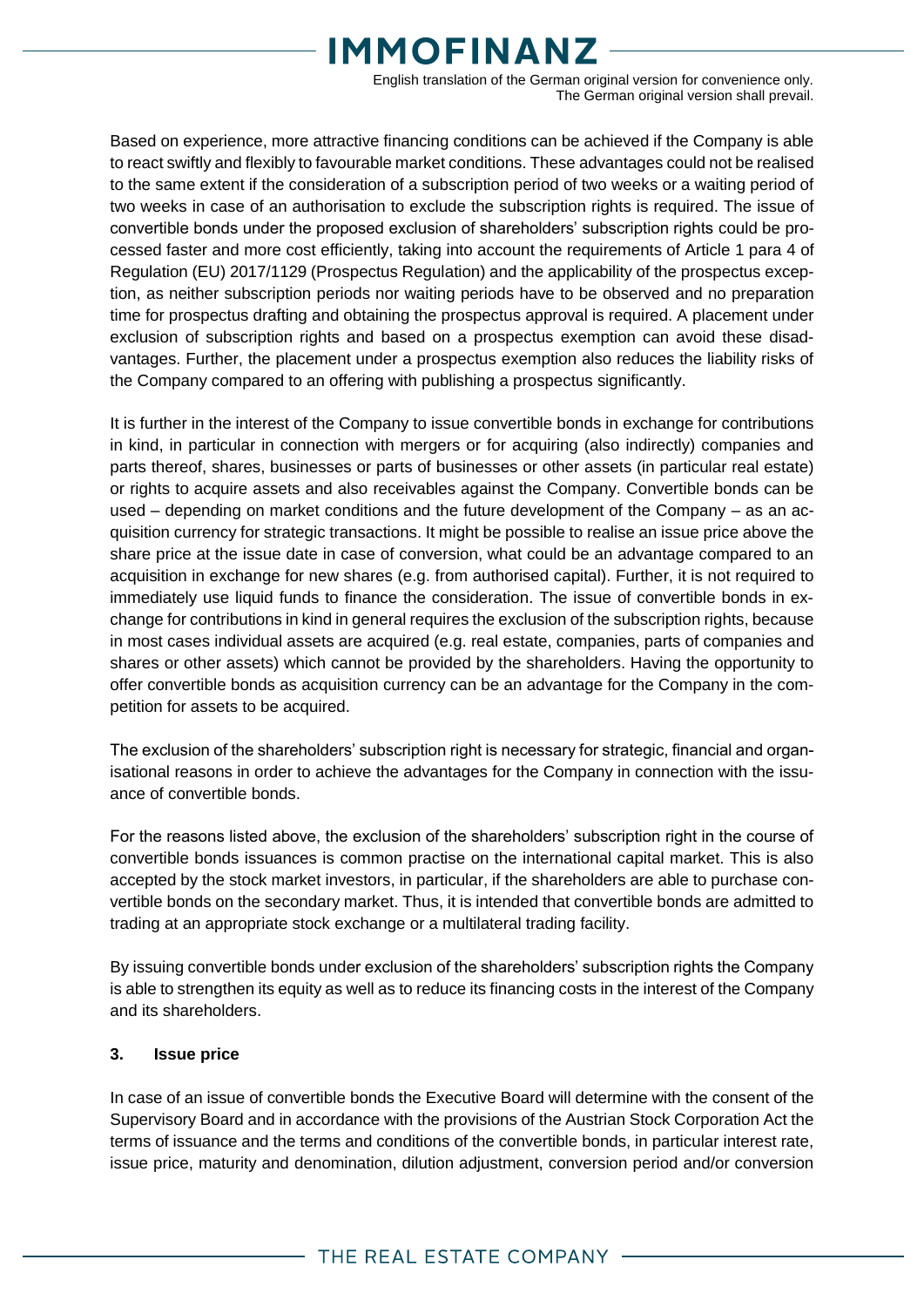# **MMOFINANZ**

English translation of the German original version for convenience only. The German original version shall prevail.

date, conversion rights and/or conversion obligations, conversion ratio and conversion price as well as the terms for conversion and/or subscription.

The fulfilment of the conversion and/or subscription rights can be effected through conditional capital, authorised capital, out of treasury shares or by way of delivery from third parties or a combination thereof.

The price of the convertible bonds shall be determined with regard to market-standard calculation methods in a market-standard pricing procedure. The price (issue price) of a convertible bond thereby has to be determined by the price (issue price) of an ordinary fixed-interest bond and the price for the conversion rights taking into consideration the other terms and conditions. The issue price of a bond is determined on the basis of market-standard calculation methods subject to the maturity of the bond, interest rate, current market interest rate as well as considering the credit rating of the Company. The value of the conversion and/or subscription right is calculated by means of option price calculation, in particular considering maturity/exercise period, share price development (volatility) or other financial ratios as well as the relation of the conversion and/or subscription price to the share price. Further conditions, e.g. rights to early redemption, conversion obligations, and a fixed or variable conversion ratio are to be considered.

The issue price of the shares issued upon exercise of conversion (exercise of the conversion and/or subscription right) and the conversion and/or subscription ratio shall be determined with regard to market-standard calculation methods and the stock market price of the shares of the Company (basis of the calculation of the issue price).

In case of an issue of convertible bonds in exchange for contributions in kind the issue price of the convertible bonds determined by applying the pricing terms described above analogously and to be agreed upon with the investors (contributors in kind) and the value of the contributed (acquired) assets must be in an adequate ratio.

The issue price of convertible bonds as well as the issue price of the shares are determined by objective criteria in line with international standards and satisfy the interest of the shareholders, whereby a dilution of the shareholders' financial participation shall be avoided as far as possible.

## **4. Consideration of interests**

The exclusion of the subscription rights for the described purposes is in the interest of the Company and is objectively justified in particular to strengthen and improve the market and competitive position in the interest of the Company and the shareholders.

The exclusion of shareholders' subscription rights is also necessary and appropriate, as in general more favourable conditions for convertible bonds can be achieved and more cost-intensive capital measures can be replaced. This secures long term and flexible financial and business planning. Without the exclusion of the shareholders' subscription rights the Company would not be able to use market conditions and/or acquisition opportunities as swiftly and flexibly. These benefits of the Company are also advantageous for all shareholders and it is to be expected that these benefits and, thus, the interest of the Company outweigh the interference by the exclusion of subscription rights.

Finally, an issue price will be targeted that avoids a dilution of the current shareholders.